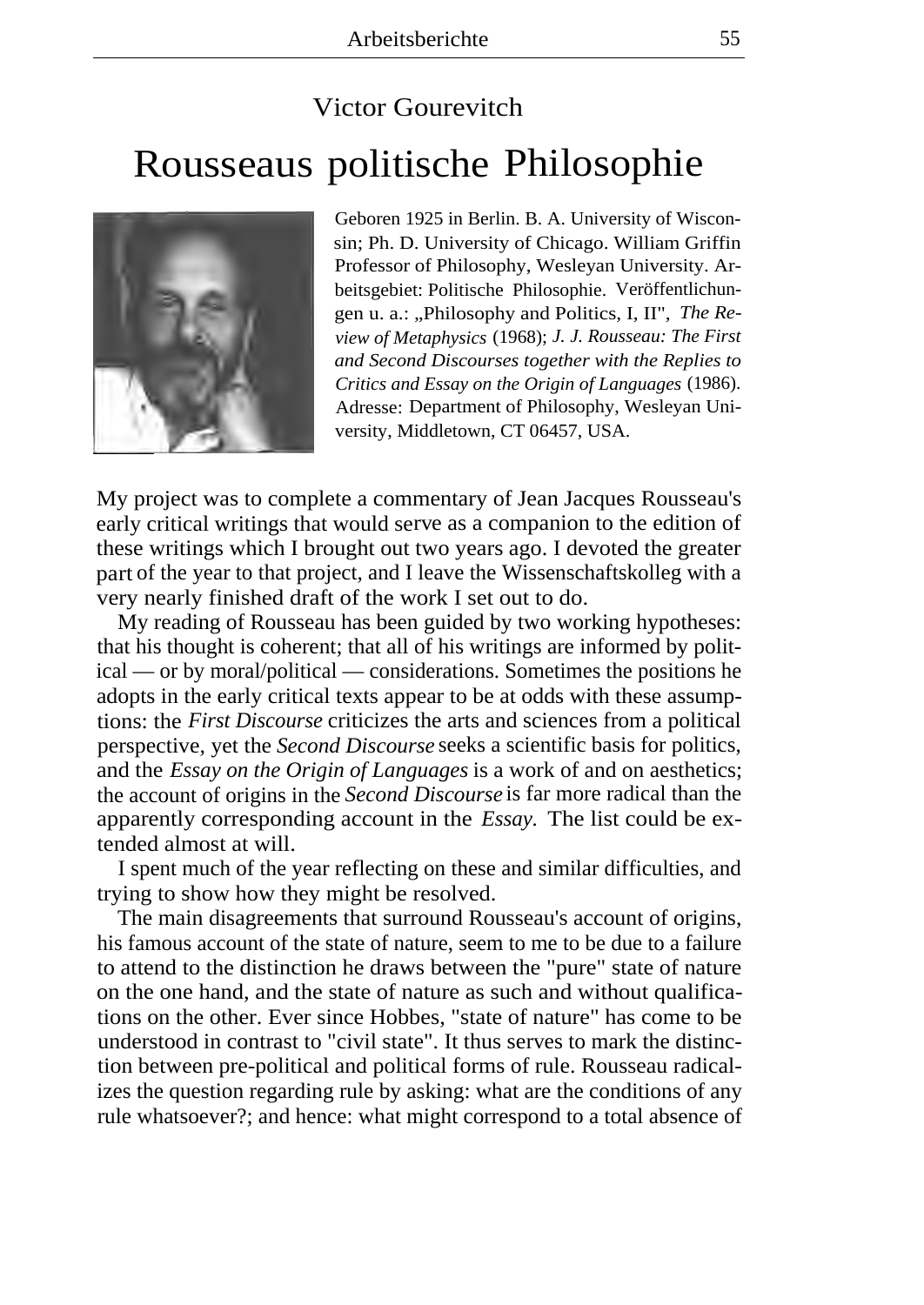ruling and being ruled? On a few occasions he refers to such a state or condition as the "pure state of nature". But ruling and being ruled appears to be coeval with human relations. In trying to think the pure state of nature, Rousseau is therefore led to try and think a condition without any human relations whatsoever; and hence also without art or artifice of any kind. Such a "pure" state of nature is necessarily conjectural, and Rousseau very explicitly says that it is. But the state of nature as such and without further qualifications, the state of men in various prepolitical relations with one another, is a factual and indeed an entirely familiar state. Once the distinction between these two senses of "state of nature" is clearly seen, the disagreements about Rousseau's account of this state in the *Second Discourse* are resolved; and so are the apparent inconsistencies between that account and the account of "the first times" in the *Essay on the Origin of Languages.* 

The *Essay* is commonly read as a work strictly devoted to aesthetics, and sometimes it is read as also one more Rousseauan quest for "origins", i. e. for the transparency of the unconditioned. Yet it is clearly and at every level informed by political reflections. I have tried to give a reading of the *Essay* that does justice to this political dimension: The *Essay*  opens with a discussion of the difference between gesture and speech; that distinction rests on the difference between seeing and speaking; and that difference points to the difference between detachment and involvement, between nature and human community. Seeing invariably remains somewhat contemplative, "theoretical", whereas the voice is the medium of the passions and of our relations with our fellows. The voice both declares and expresses the passions; it thus both conveys and arouses them. Languages, in turn, typically tend to exhibit the accents of the dominant passions that gave them rise. Now, on Rousseau's argument, people speaking different languages will not only voice the passions differently, they will experience them differently. The character of the language stamps the character of its speakers. His thesis, then, is that families of languages — or, more precisely, their passional and prosodic features, their inflections, accents, rhythms, together with their imitation in music — express and structure distinctive economics of the passions, and so establish distinctive moral orders. Languages thus broadly understood, languages and musics, are ways of life. They are therefore properly objects of political concern.

In Spring 1988 I presented this reading of the *Essay* at a Colloquium of the Forschungsgruppe Literaturwissenschaft at the University of Konstanz, and learned much from the ensuing discussion.

In addition to work on my main project, I also made considerable progress on a very different project: to prepare an edition of the correspond-